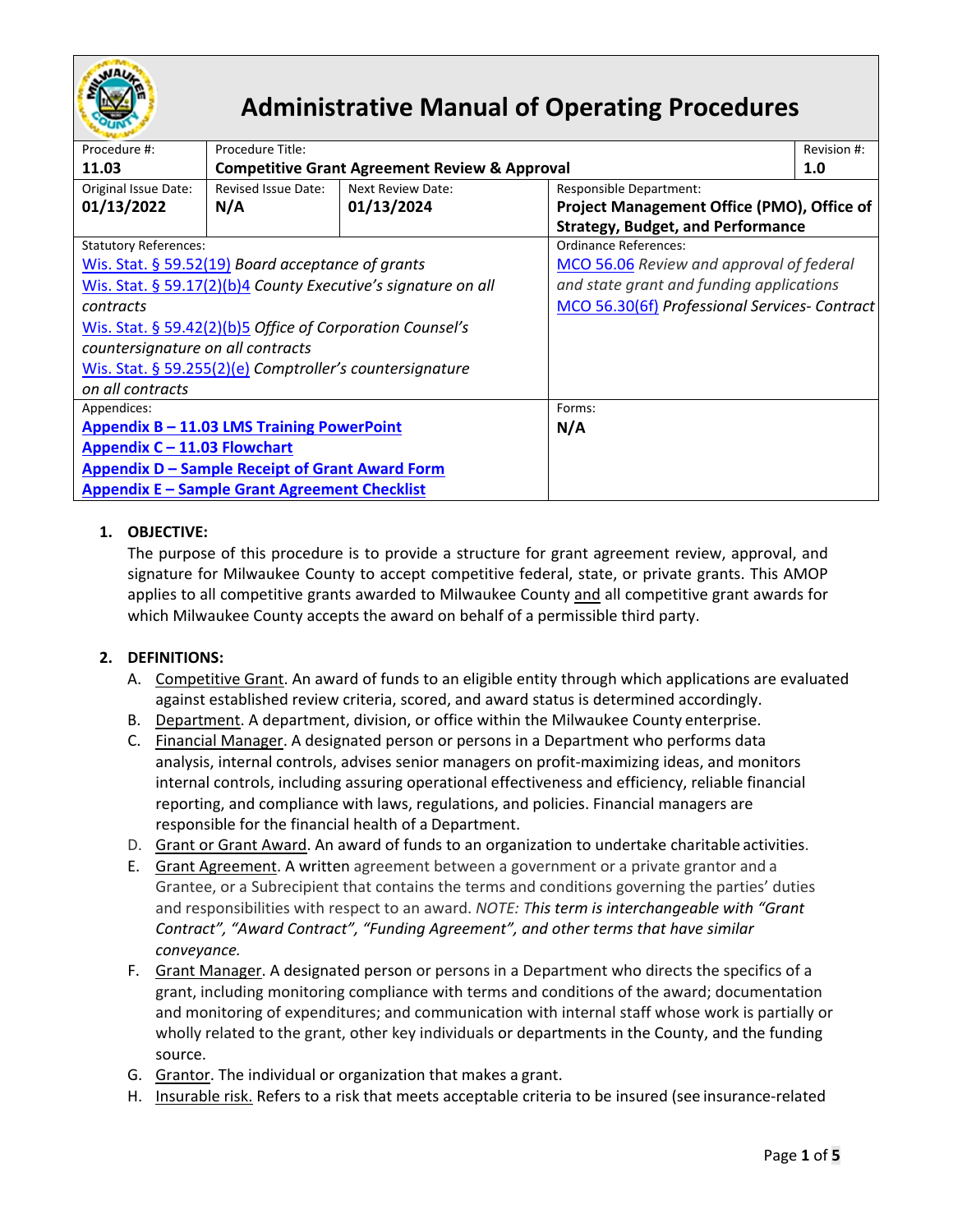risk").

- I. Insurance-related risk. Refers to a risk that may not meet acceptable criteria to be insured (see insurable risk").
- J. Legal risk. The chance of financial loss or strain on organizational capacity that can result from lack of awareness or misunderstanding of, ambiguity in, or reckless indifference to, the way law and regulations apply to an entity, its relationships, processes, products, and services.
- K. Review. A formal assessment or examination of something with the possibility or intention of instituting change if necessary.
- L. Risk. An event that may occur and affect the achievement of a businessobjective.
- M. Smartsheet. Project management platform used by the Grants & Special Projects Division to track projects and/or grant applications. The tool resembles an excel spreadsheet but also has automated and collaborative features. The Receipt of Grant Award Form and Grant Agreement Checklist were created in Smartsheet to collect information, while the automations were designed to generate email alerts and approval requests when certain conditions are met.

## **3. OVERVIEW:**

The Project Management Office (PMO) is dedicated to providing quality grant development support to Milwaukee County departments based on levels of need and division capacity. Our efforts are focused on standardizing a high quality of proposal content, articulating our strategic vision with use of supporting data, and increasing capacity to sustain grant-supported projects and services throughout Milwaukee County.

The PMO will also support Milwaukee County Departments through the grant award process when a proposal is funded. This role includes providing a structured procedure for reviewing and approving competitive grant agreements for signature that aligns with Milwaukee County general contract procedures and practices. A review by the awarded Department, as well as Milwaukee County legal experts, will help the County maximize these financial opportunities. In such cases, Milwaukee County acts as the service provider and is reimbursed by the Grantor for successfully executing the grant agreement terms and activities described in the grant proposal.

This procedure is the first major step toward Milwaukee County being able to quantify its funding of upstream/primary prevention-based services that are increasingly not possible to fund within budgetary constraints. A natural progression of this procedure is to collect and analyze the benefits of competitive grant revenue in Milwaukee County using equity-based indicators, including race, ethnicity, gender, age, zip code, ability, and descriptive categories of grant-based projects, programs, services, or other grant-funded activities.

# **4. PROCEDURE:**

- A. Section I. Receipt of Grant Award
	- i. Upon receipt of the award notification from the Grantor, the Grant Manager in the Department that is accepting the award will notify the PMO by emailing the assigned analyst that supported the grant application process and copying [gsp@milwaukeecountywi.gov.](mailto:grantsspecialprojects@milwaukeecountywi.gov)
	- ii. The assigned analyst will mark the project as awarded in GSP's grant tracker, which will generate an automated email for the Grant Manager.
	- iii. The Grant Manager will receive an email from Smartsheet, prompting the individual to provide the award information and documentation in the "Receipt of Grant Award Form" (see [Appendix D\)](https://county.milwaukee.gov/files/county/administrative-services/AMOP/Chapter-11--Grants/AppendixD-SampleReceiptofGrantAwardForm.pdf) **within five business days**. Grant Managers will provide the following items through the form: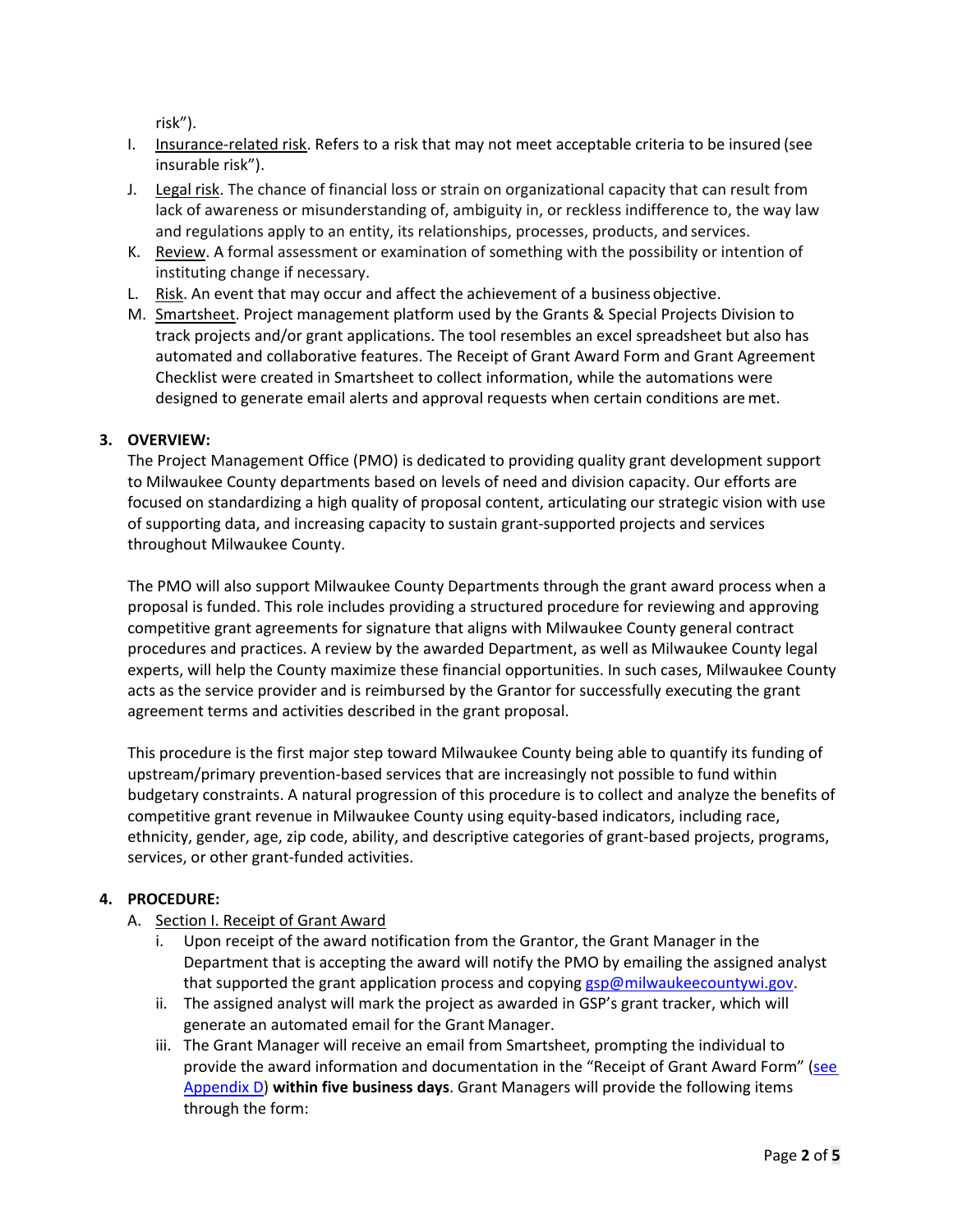- a. Name of the Grant Manager (if different from the main point of contact whenthe application was submitted)
- b. Total amount awarded (all years)
- c. Award documentation provided by the Grantor
- d. Verification that the following criteria have been reviewed. **If one or more of these criteria are affirmative, the Office of the Comptroller must review and sign the grant agreement** through the Grant Agreement Signature Block process (See section 4(C)(i)(a) of this procedure). **If none of these criteria are affirmative, the Office of the Comptroller does not need to review or sign the grant agreement.**
	- 1. The annual value of the grant is \$50,000 or more
	- 2. There is a multi-year fiscal impact
	- 3. There is a matching funds requirement
- e. Acknowledgement that the Grant Manager is responsible for: 1. Responding to the funder and following through on any requests related to acceptance and implementation of the grant, and

2. Managing the Grant Agreement Review & Approval Process if a grant agreement is requested by the Grantor.

- B. Section II. Grant Agreement Review
	- i. If a grant agreement is requested by the Grantor as indicated in the Receipt of Grant Award Form, the Grant Manager will receive an automated Grant Agreement Checklist (see sample in Appendix  $E$ ) email from Smartsheet with prompts to document the review and signature process. The checklist aligns with steps iii through vi below.
		- a. The Grant Manager will receive the Grant Agreement Checklist email once per week until the agreement is marked as signed and uploaded.
		- b. The Grant Manager should provide weekly updates through the Grant Agreement Checklist as progress is made (i.e. indicating that department review is complete, document was submitted for signature via DocuSign, etc.). *NOTE:* **Grant Managers do not need to wait until all items are complete to submit updates to the formweekly.**
	- ii. The Grant Manager and Financial Manager in the Department that is accepting the award will review the grant award agreement, proposal, and any other applicable documents available at the time of the grant agreement review and approval process to ensure that the Department: A) understands and can comply with all requirements of the grant award, including those related to operations, data collection and reporting, and financial management; and B) does not identify any concerns or unmanageable risks.
		- a. Grant Managers and Financial Managers in each Department must comply with *MCO 56.06 Review and approval of federal and state grant and funding applications* if applicable and *[AMOP 3.06 Fund Transfer Process.](https://county.milwaukee.gov/files/county/administrative-services/AMOP/Chapter-3-Budget--Financial-Transactions/03.06-FundTransferProcess.pdf)*
		- b. The Grant Manager will verify the completion of this step in the Grant Agreement Checklist through the Smartsheet email.
		- c. If the Grant Manager identifies concerns or potential risks or requires additional information, the Grant Manager will contact the Grantor to resolve questions or concerns to the extent possible.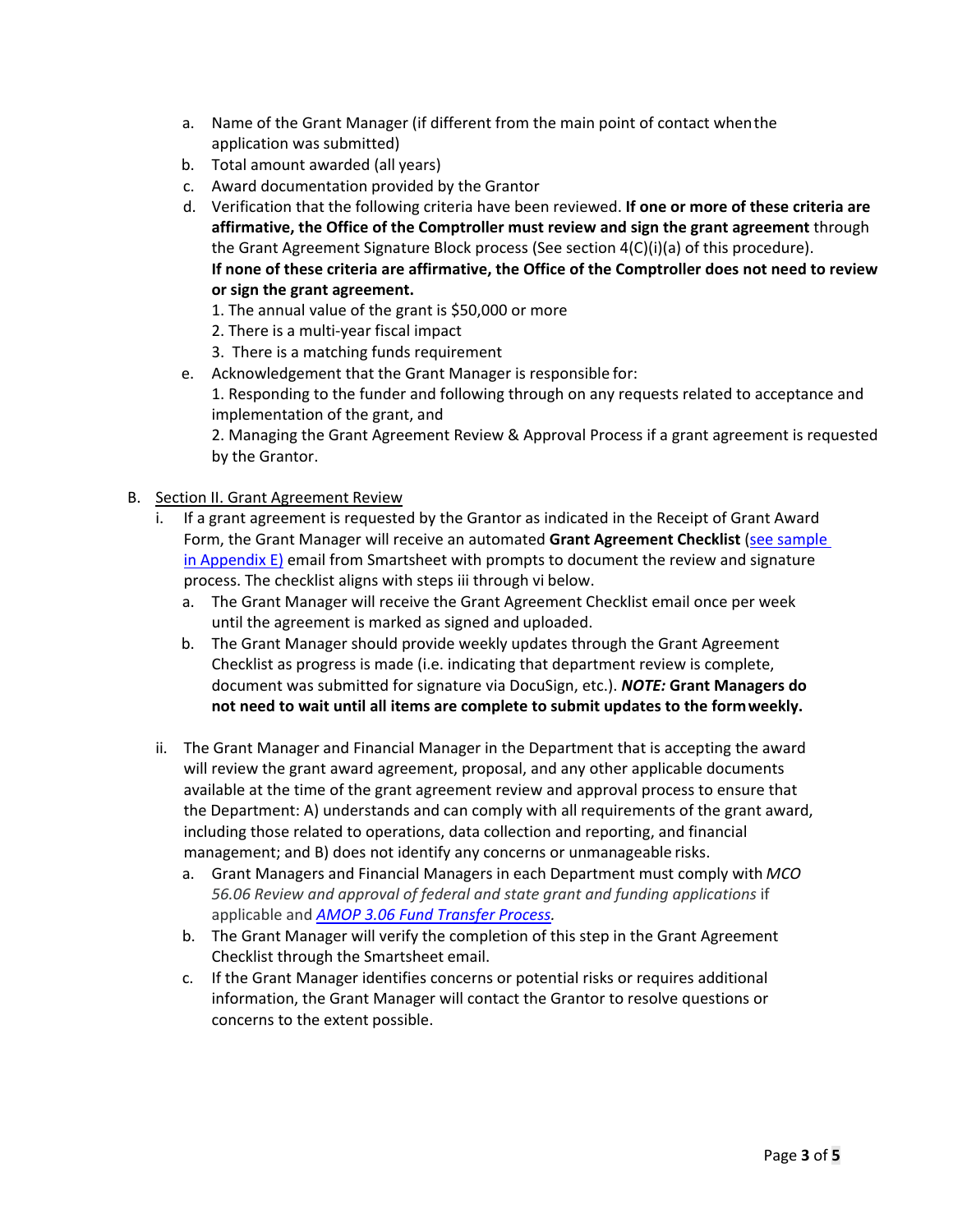## *NOTE: Steps iii through v in Section II should occur concurrently to ensure timely submission of the grant agreement to the Grantor.*

iii. **If** the Grant Manager identifies one or more **potential financial risks** that requires additional review, the Grant Manager will send the grant award agreement, proposal, and any other applicable documents to the Office of the Comptroller (OoC) and potentially the Office of Performance, Strategy, and Budget (PSB), depending on the type of concern.

*Examples of concerns include: a grant requiring the County to commit future year appropriations to pay a contractor or subrecipient.*

a. The Grant Manager will identify the specific concern(s) that the Department is asking the OoC and/or the PSB to review.

b. If the OoC and/or PSB identifies any unmanageable risks or requires additional information, the OoC and/or PSB staff will consult with the Grant Manager to determine the most appropriate course of action to address the concern, which may include jointly contacting the Grantor.

c. When the OoC and/or PSB review is complete, the Grant Manager will verify the completion of this step in the Grant Agreement Checklist through the Smartsheet email.

iv. **If** the Grant Manager identifies one or more **potential legal risks** that requires additional review, the Grant Manager will send the grant award agreement, proposal, and any other applicable documents to the Office of the Corporation Counsel (OCC).

a. The Grant Manager will identify the specific legal concern(s) that the Department is asking the OCC to review.

b. If the OCC identifies any unmanageable risks or requires additional information, the OCC staff will consult with the Grant Manager to determine the most appropriate course of action to address the concern, which may include jointly contacting the Grantor.

c. When the OCC review is complete, the Grant Manager will verify the completion of this step in the Grant Agreement Checklist through the Smartsheet email.

v. **If** the Grant Manager identifies potential one or more **potential insurance-related risks** that requires additional review, the Grant Manager will send the grant award agreement, proposal, and any other applicable documents to the Risk Management Division of the Department of Administrative Services (DAS).

a. The Grant Manager will identify the specific insurance-related concern(s) that the Department is asking the Risk Management Division to review.

b. If the Risk Management Division identifies any unmanageable risks or requires additional information, the Risk Management Division staff will consult with the Grant Manager to determine the most appropriate course of action to address the concern, which may include jointly contacting the Grantor.

c. When the Risk Management review is complete, the Grant Manager will verify the completion of this step in the Grant Agreement Checklist through the Smartsheet email.

vi. **If** the financial, legal, or insurance-related issues cannot be resolved with the Grantor and the OoC, PSB, OCC or Risk Management Divisions do not advise to agree to the grant